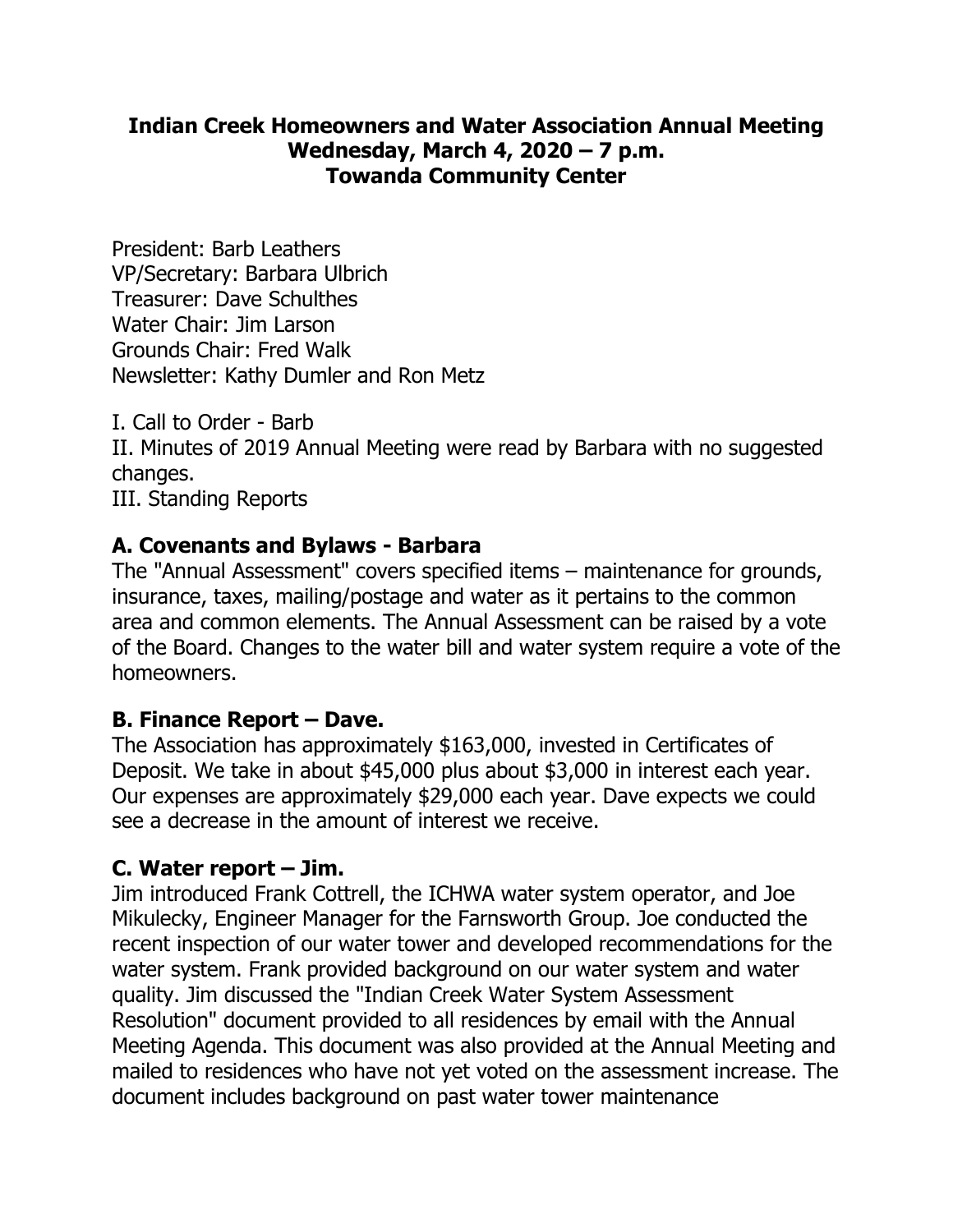(refurbishing was last done in 2008), descriptions of refurbishing/replacement options considered in the Farnsworth inspection report and information supporting the necessity of increasing the annual assessment.

Based on the information provided through the Farnsworth inspection, the Board will pursue refurbishing the water tower at an estimated cost of \$300,000 and constructing a building to house the chemical processing now done in the tower base at an estimated cost of \$75,000. The chemical processing creates a caustic environment in the tower which could reduce the life of the tower. The chemical building is planned to be constructed in 2020 and the refurbishing is planned for 2021. The other water tower options considered were replacing the tower with a new or used tower, replacing the tower with a ground based pressurized system or connecting with a Bloomington water source either through Hudson or Towanda. The options that were not selected were all considerably more expensive than the refurbishing / chemical building option selected. Refurbishing the tower is estimated to last for 20 years. The water tower is about 58 years old and has an expected additional useful life of 40-60 years with proper maintenance.

The planned refurbishing cost is significantly higher than past refurbishing costs because the four layers of paint from previous refurbishing work will need to be stripped in order to prevent likely overcoat paint failure. This will require a containment structure to cover the tower during the stripping/repainting. Stricter EPA standards as to how this work is completed have also contributed to the increased cost. A temporary pressurized water tank will provide water service during the refurbishing.

The Board's recommendation to increase the quarterly water assessment from \$115 to \$200 was discussed. ICHWA currently has \$163,000. The Board considered a number of options regarding how to fund the refurbishing and chemical building. An option considered was a one-time assessment of approximately \$2,000 per residence. This option was considered to be too much of a burden on residents. The current plan to increase the assessment and borrow about \$200,000 is recommended in order to minimize the burden on residents while providing sufficient funds for the needed work. A more detailed capital budgeting plan will be developed when refurbishing costs, financing options and other information is finalized.

Jim stressed it is critical the Board's recommendation to increase the water assessment is approved by a majority of our residences so the necessary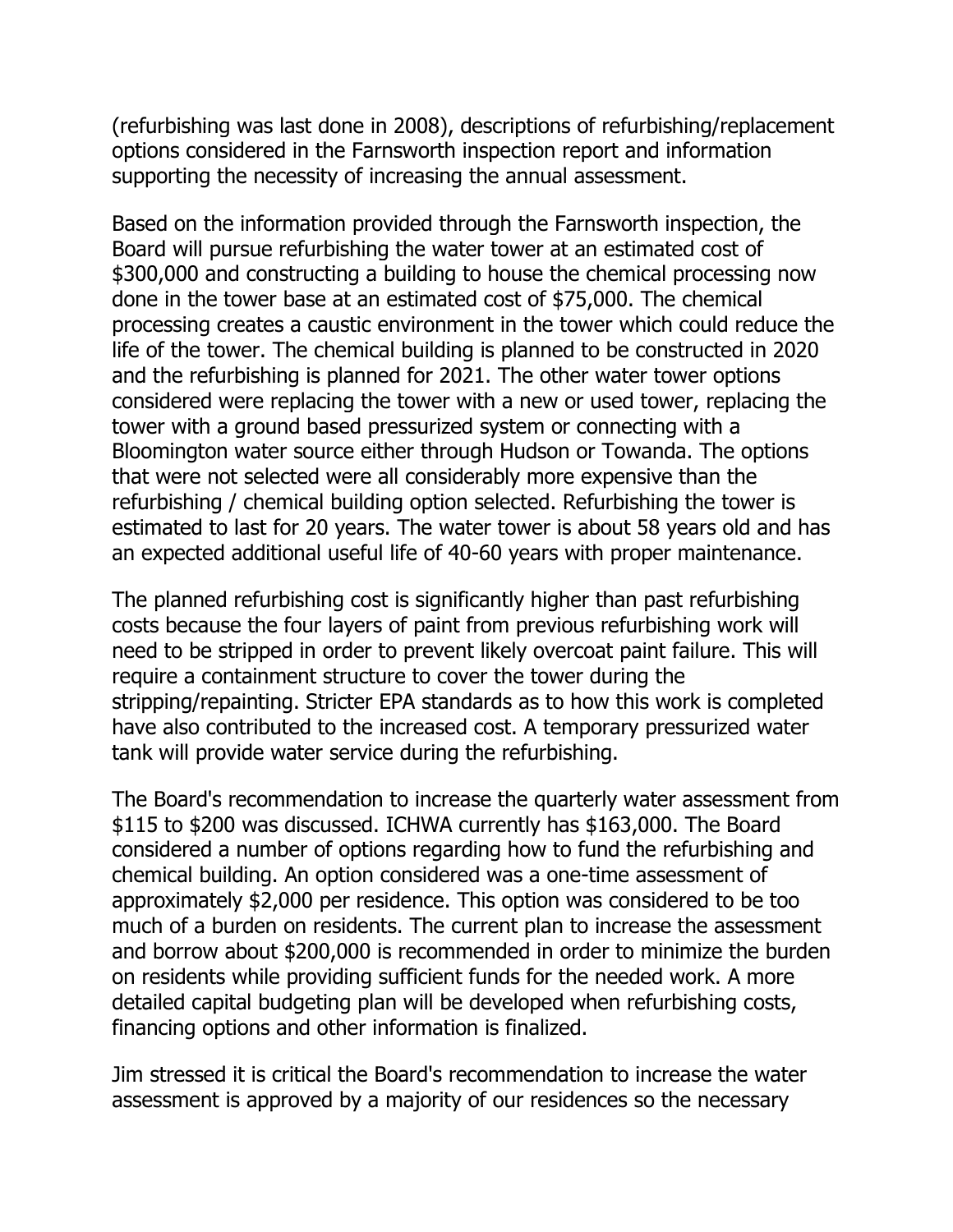refurbishing work can be completed in order to properly maintain our water system and for our homeowners' association to continue to be financially sound.

Other business – One resident discussed experiencing discolored water and clogged filters on a newly installed in-house water system. Frank Cottrell said the primary challenge with water quality is the presence of iron and organic matter that accumulates especially during winter months when water usage is low and we are unable to flush the system due to freezing issues. Other residents provided information about available in-house water treatment options. Information is available in the water section of the ICHWA website regarding treatment options. Residents will be informed about the flushing schedule when flushing resumes during the warm weather months along with instructions and warnings regarding water usage during scheduled flushing times. Our water operator, engineering firm and the EPA all regard flushing during the warm weather months as an important tool in maintaining our water quality.

# **D. Grounds Report – Fred.**

The Annual Assessment (formerly known as "Grounds" fees) needs to be increased from \$10/quarter to \$25/quarter to keep pace with increasing insurance costs and other expenses. Indian Creek homeowners may be able to find much lower-cost garbage and recycling collection. The Village of Towanda administers the collection of the Village's garbage fees. To be eligible for the Village's "preferred customer" rate with garbage vendors Indian Creek would need to partner with the Village. The cost may be as low as \$16-\$19/month, including recycling. Garbage pickup would be weekly; recycling would be monthly. Fred also shared that our spring work day will be May 2nd.

IV. Other items.

- A. Newsletter report. Kathy.
- V. Action Items.

# A. Annual Assessment.

Motion to increase the Annual Assessment from \$10/quarter to \$25/quarter was made and passed unanimously by the Board.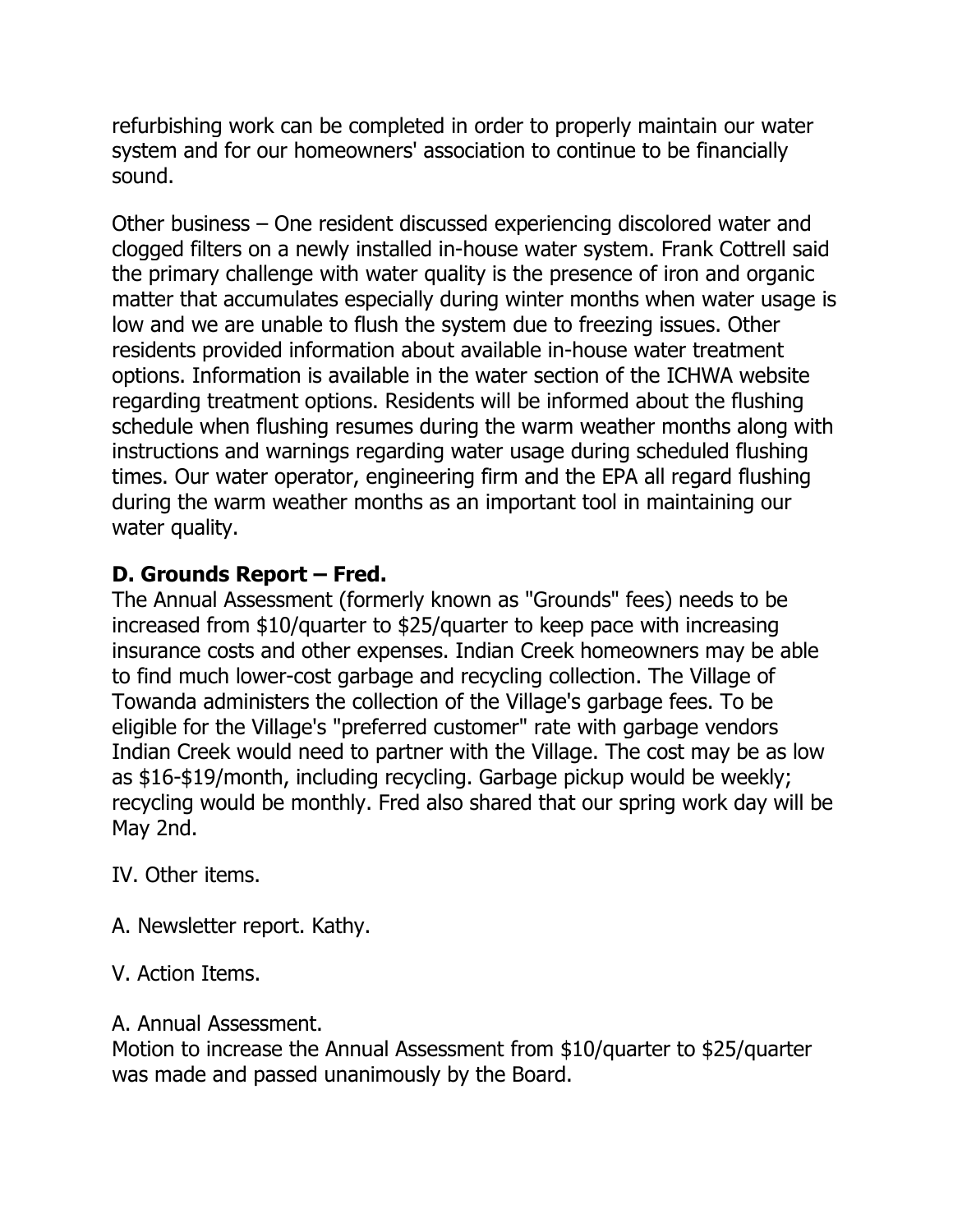#### B. Water System Assessment.

Proxy materials were provided so that Homeowners could vote immediately, or by mail, no later than March 16.

#### VI. Adjournment.

The meeting was adjourned, but continued to March 16, when the Water System Assessment vote will be taken.

## **Indian Creek Water System Assessment Resolution**

At the Annual Homeowners Meeting on March 4, 2020, the ICWHA Board will present and strongly supports a resolution to increase the water assessment from \$115 per quarter to \$200 per quarter, beginning July 1, 2020. Detailed information supporting this needed increase is provided in the following sections.

It is very important this resolution is approved in order to maintain the longterm viability of our water system. In developing this recommendation, the Board considered both the cost to our homeowners and the impact on the value of our properties of having a well-maintained and financially secure water system. In order to minimize the immediate impact to homeowners, the Board is seeking a loan to help spread the needed increase over a period of time.

### Background:

In addition to normal operating expenses, the most significant expense related to our water system is periodic maintenance of the water tower. About every 10 years major expenditures are needed to refurbish the water tower, including painting both the inside and outside of the tower as well as making other proactive repairs. The water tower was last refurbished in 2008 at a cost of about \$70 thousand dollars. The Farnsworth Group (who designed our water system) has been used to perform engineering studies of the water system, develop refurbishing cost estimates, examine other water system repair/replace options and assist in finding contractors.

#### **Why we need to increase our water assessment:**

The Farnsworth Group recently completed an inspection of our water tower and provided cost estimates of 1) refurbishing the water tower, 2) replacing the water tower and 3) connecting to a Bloomington water source. More details of the Farnsworth findings are described in the "Cost Estimate" section of this document and will be discussed at the Annual Homeowners meeting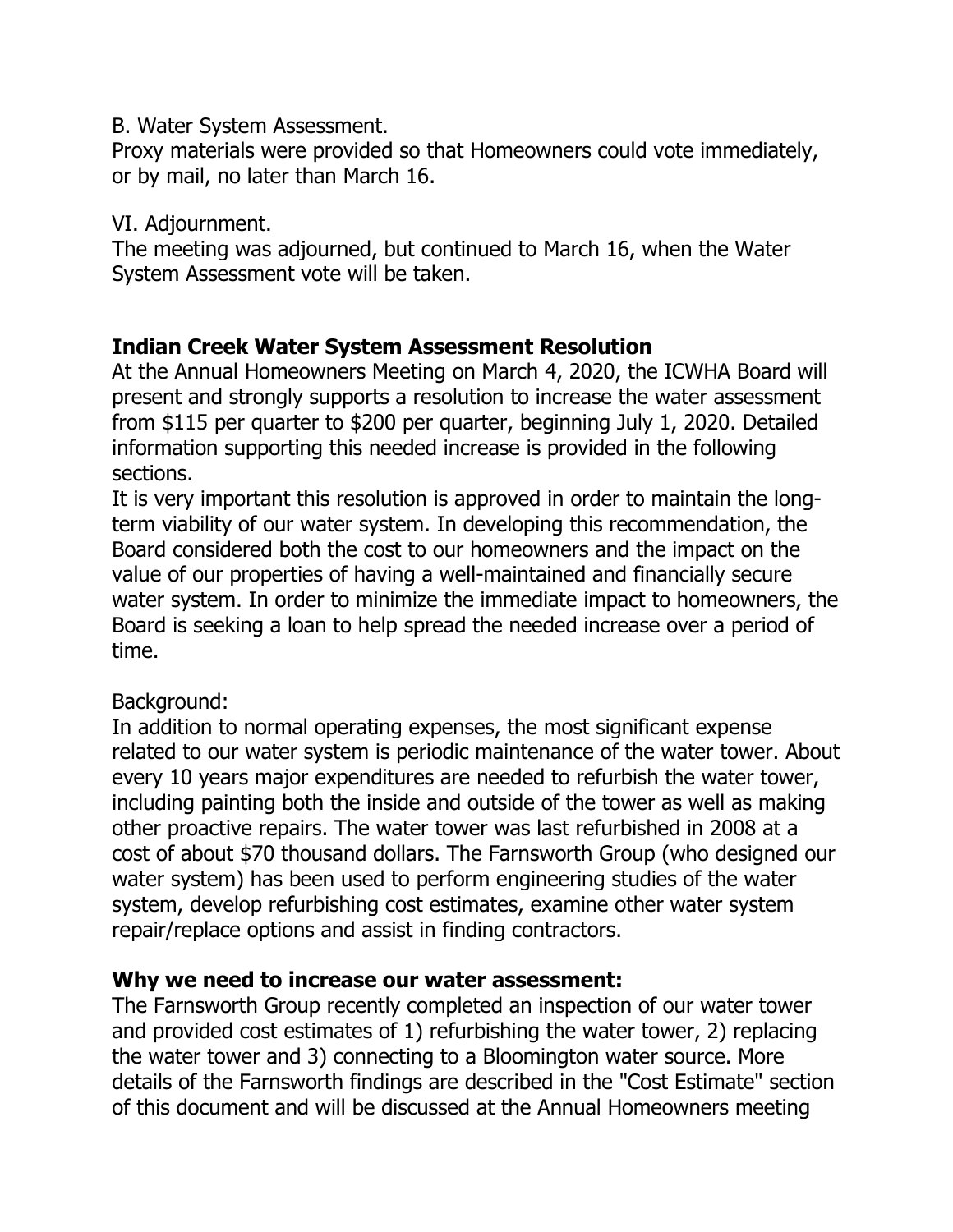with a representative of the Farnsworth group in attendance. The ICWHA Board recommends refurbishing the tower because of the very high cost of other options and additional issues with those options.

The estimated cost of refurbishing the water tower is \$300 thousand. The increase is due partially to normal inflation of repair costs. The most significant driver of the increase is the need to strip the four layers of previous paint coatings prior to refurbishing. There is a significant risk of coating failure if we do not strip these old coatings. More stringent EPA requirements have also added to estimated costs. The new coatings are expected to have a 20 year useful life.

In order to prolong the life of our tower, chemical processing which is currently housed inside the tower base needs to be moved to an auxiliary building. Processing chemicals inside the tower creates a caustic environment which results in additional maintenance expense and could shorten the tower life. The estimated cost of a chemical processing building is \$75 thousand. We plan to perform the refurbishing in 2021. The chemical building will be constructed in 2020 or in 2021 before the refurbishing work is started.

We currently have \$167 thousand in our water system fund. We will need to obtain a loan to fund this project. The recommended increase in the assessment is needed to service the required loan, provide for contingency funds and also begin building funds for future maintenance and other capital needs under consideration such as drilling a backup well (\$185 thousand). An illustration of the financial

information is provided in a following exhibit.

### **Next steps:**

A vote/proxy form recommending increasing the water assessment will be mailed to all residences and available at the Annual Homeowners Meeting. A majority of residences needs to approve the resolution per our Covenants. (One vote per residence excluding any residence not current in paying assessments.) The ICWHA Board will work with the Farnsworth Group to obtain bids for refurbishing the water tower and constructing a chemical processing building. The Board is investigating loan options which includes bank loans and government loans or loan support programs.

In the future, the water tower will be inspected every five years in order to have more up to date information regarding maintenance and capital needs. The Board is also pursuing having the well inspected to determine the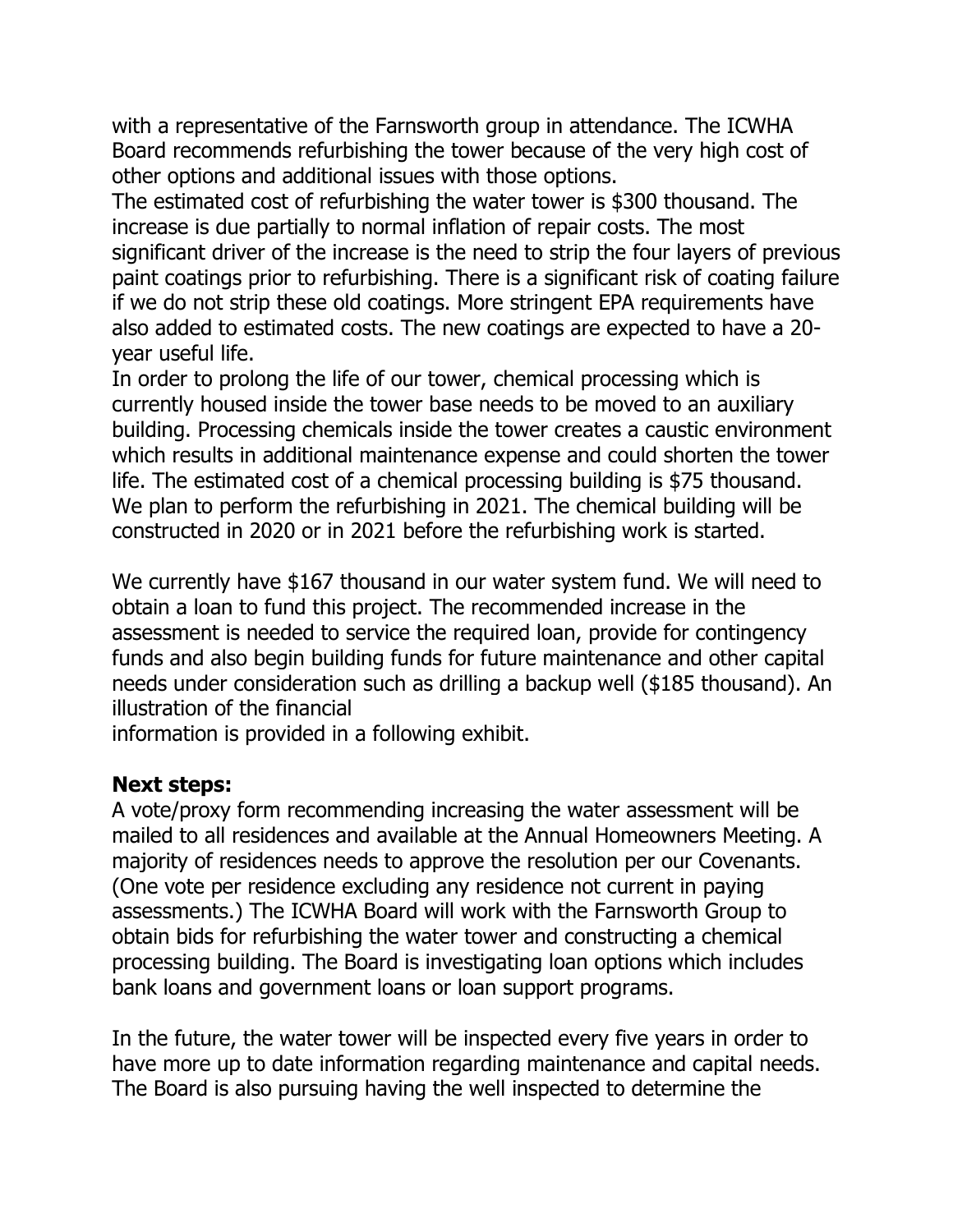condition of our well and when a backup well should be drilled (current estimated cost \$185 thousand).

Why a vote of all residences is needed to change our water system assessment: The ICWHA Board recently asked our attorney to review the Indian Creek Covenants and Bylaws. One result of this review was a recommendation to have changes to our Indian Creek water assessment approved by a majority vote of Indian Creek residences. The water system assessment supports our water system operational costs, maintenance, insurance, replacement and needed improvements.

# **Cost estimates from the 2020 Farnsworth Group report:**

Refurbishing the water tower -

The estimate for refurbishing the water tower is \$300 thousand. The water tower refurbishing cost estimate has significantly increased due to escalating repair costs, the need to strip the four previous coats of paint prior to refurbishing and more stringent EPA standards. The new coatings are expected to have a 20-year useful life. The water tower is expected to have a useful life of another 40-60 years with this refurbishment.

Chemical processing currently done in the tower base creates a caustic environment which results in additional maintenance expense and could shorten the tower life. The estimated cost of a chemical processing building is \$75 thousand.

Replacing the water tower with a ground level pressurized system - An alternative not considered in previous studies is replacing the water tower with a ground level pressurized tank system with a backup generator. The estimated cost is \$1.1 million. This may be an

option to consider when the water tower needs to be replaced. Replacing the present water tower with a new or used water tower -

A used or new water tower is estimated to cost \$575 thousand to \$650 thousand. This option was not selected because refurbishing can be done at a much lower cost and the water tower's useful life is expected to be another 40-60 years.

Connecting to a Bloomington water supply - Estimated costs for connecting to a Bloomington water supply range from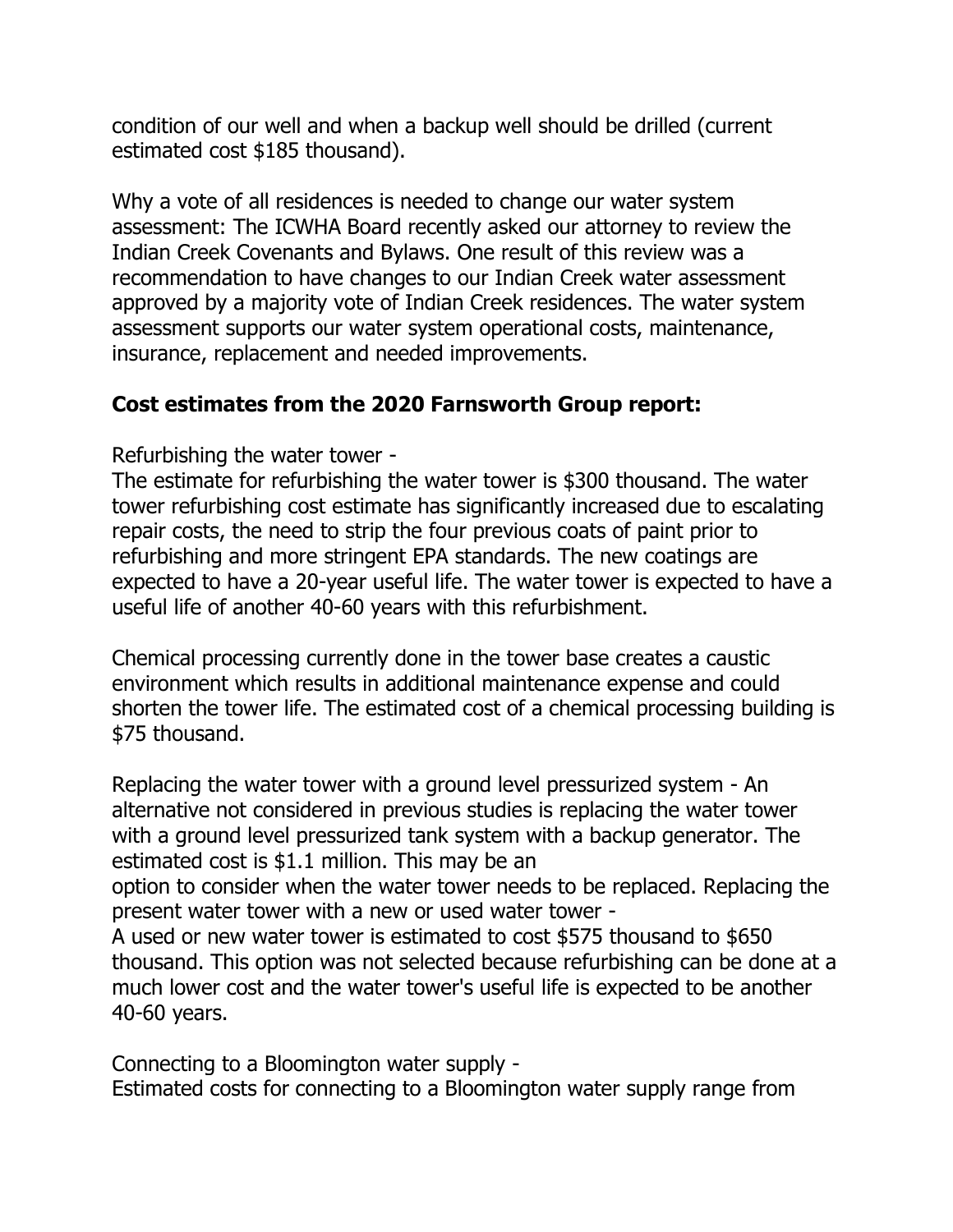\$1.3 million (Towanda) to \$1.8 million (Hudson). There are numerous complications and challenges associated with either option including obtaining approval of governmental agencies, requiring our water tower for pressure under the Hudson connection option or relying on the city of Towanda water tower and system if we

purchased water through Towanda which buys water from Bloomington. Residents would be required to pay a usage-based fee for water in addition to maintaining remaining parts of our water system under either water source option. Water meters would need to be installed at each residence and monitored for billing. The Board does not feel these are viable options under current conditions because of the very high cost and a number of other issues. This option would be reconsidered if a closer connection ever becomes available.

## Backup well –

Most water systems of our size have a backup well. The estimated cost of drilling an additional well is \$185 thousand. The Board is pursuing having the well inspected to determine the condition of our well and when a backup well should be drilled (current estimated cost \$185 thousand).

# Financial Illustration – Water Assessment Change

This exhibit illustrates the financial impacts of the estimated cost of refurbishing and constructing a chemical building based the current water system assessment rate (\$115 per quarter) and recommended assessment rate (\$200 per quarter). The assumptions listed are based on currently available information. They do not include future increases in normal operating expenses. Relatively moderate changes to the assumptions would not likely cause results that would significantly alter recommendations. For example, a 2% change in the loan rate changes the annual loan payment by about \$2 thousand.

### Assumptions:

• The recommended assessment is implemented July 1, 2020.

• A 10-year loan is assumed because this is the likely term of a commercially available loan. The Board feels we should pay this loan off within a 5-10 year period in order to begin accumulating funds for future maintenance, a backup well and other capital needs.

• A loan interest rate of 5% is assumed.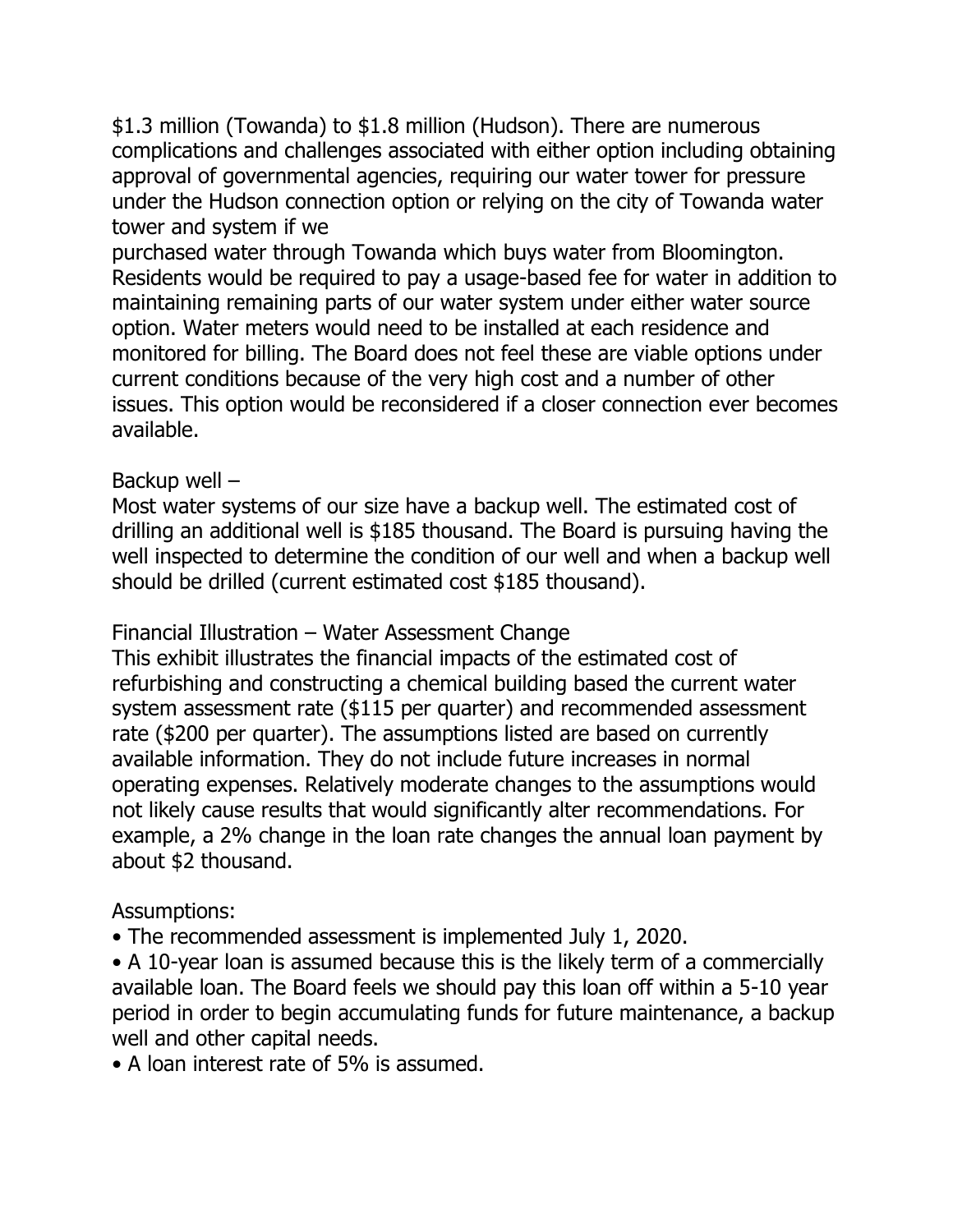(\$ in thousands)

| \$185 | \$215                                                                                        |                        |
|-------|----------------------------------------------------------------------------------------------|------------------------|
|       |                                                                                              |                        |
| 15    | 15                                                                                           |                        |
|       |                                                                                              |                        |
| \$170 | \$200                                                                                        |                        |
|       |                                                                                              |                        |
| \$375 |                                                                                              | \$375                  |
|       |                                                                                              |                        |
|       |                                                                                              | \$17                   |
|       |                                                                                              |                        |
|       |                                                                                              |                        |
| \$15  | \$45                                                                                         |                        |
|       |                                                                                              |                        |
|       | \$                                                                                           |                        |
| \$22  |                                                                                              |                        |
|       | \$                                                                                           |                        |
| \$23  |                                                                                              |                        |
|       | <b>Recommended Assessment</b><br>normal operating costs<br>Annual cash additions (shortages) | No assessment<br>\$205 |

Note: If the water assessment rate is not increased there will not be sufficient funds to service the loan needed to refurbish the water tower and build the needed chemical processing building. Delaying this work until sufficient funds are available without an increase in the assessment would significantly risk damage to the water tower and higher future costs of completing the necessary work. It is also very

important we add to our cash reserves for future increases in operating expenses and build capital reserves for future refurbishing work, potential improvements (such as a backup well) and eventual replacement of the water tower.

## **Indian Creek Homeowners and Water Association Annual Membership Meeting Agenda**

Wednesday, March 4, 2020 – 7:00 p.m. Towanda Community Center 103 S Jefferson Street Towanda, IL 61776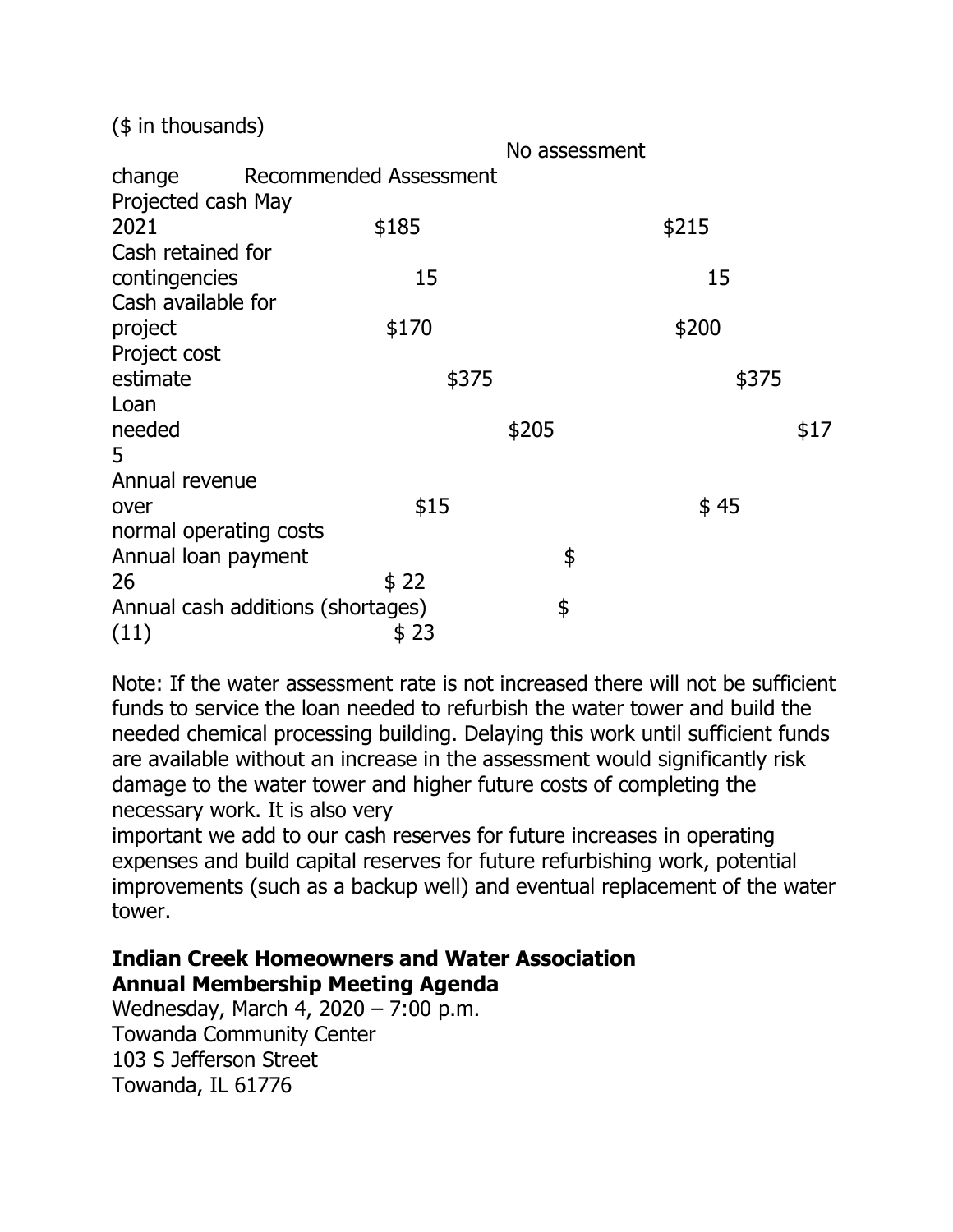- I. Call to Order: Barb Leathers, President
- II. Minutes of Last Meeting: Barbara Ulbrich, Vice President/Secretary III. Standing Reports:
- A. Covenants and Bylaws: Barbara Ulbrich, Vice President/Secretary
- B. Finance Report: Dave Schulthes, Treasurer
- 1. Review of 2019 Financial Results and Activity
- C. Water Report: Jim Larson, Water Chair
- 1. Water System
- a. Introductions
- Frank Cottrell, Water Operator
- Joe Mikulecky, Engineering Manager, Farnsworth Group.
- b. Water Tower Inspection Report
- c. Water Tower Refurbishing and Construction of Chemical Processing Building
- d. Recommendation: Increase Water Assessment from \$115 per quarter to \$200 per quarter (see attached document)
- D. Grounds Report: Fred Walk, Grounds Chair
- 1. Garbage Collection
- 2. Microwave Cable Boxes
- 3. Common Ground Maintenance
- a. Spring Workday May 2, 2020
- b. Recommendation: Increase Annual Assessment from \$10 per quarter to
- \$25 per quarter (see attached document)
- IV. Other Items
- A. Newsletter Report: Kathy Dumler, Ron Metz, Co-Editors
- V. Action Items
- A. Annual Assessment (Vote of Board)
- B. Water System Assessment (Proxy Vote of Membership)
- VI. Adjournment

# **Notice of Annual Membership Meeting and Proxy**

Indian Creek Homeowners and Water Association of McLean County, Inc. The Indian Creek Homeowners and Water Association of McLean County, Inc. ("Association") shall hold its Annual Membership Meeting on March 4, 2020 at 7:00 p.m. at the Towanda Community Building. The Association's Board of Directors is proposing the Members of the Association vote to increase the quarterly Water Assessment from \$115 per quarter to \$200 per quarter. Information concerning the proposed increase in the quarterly Water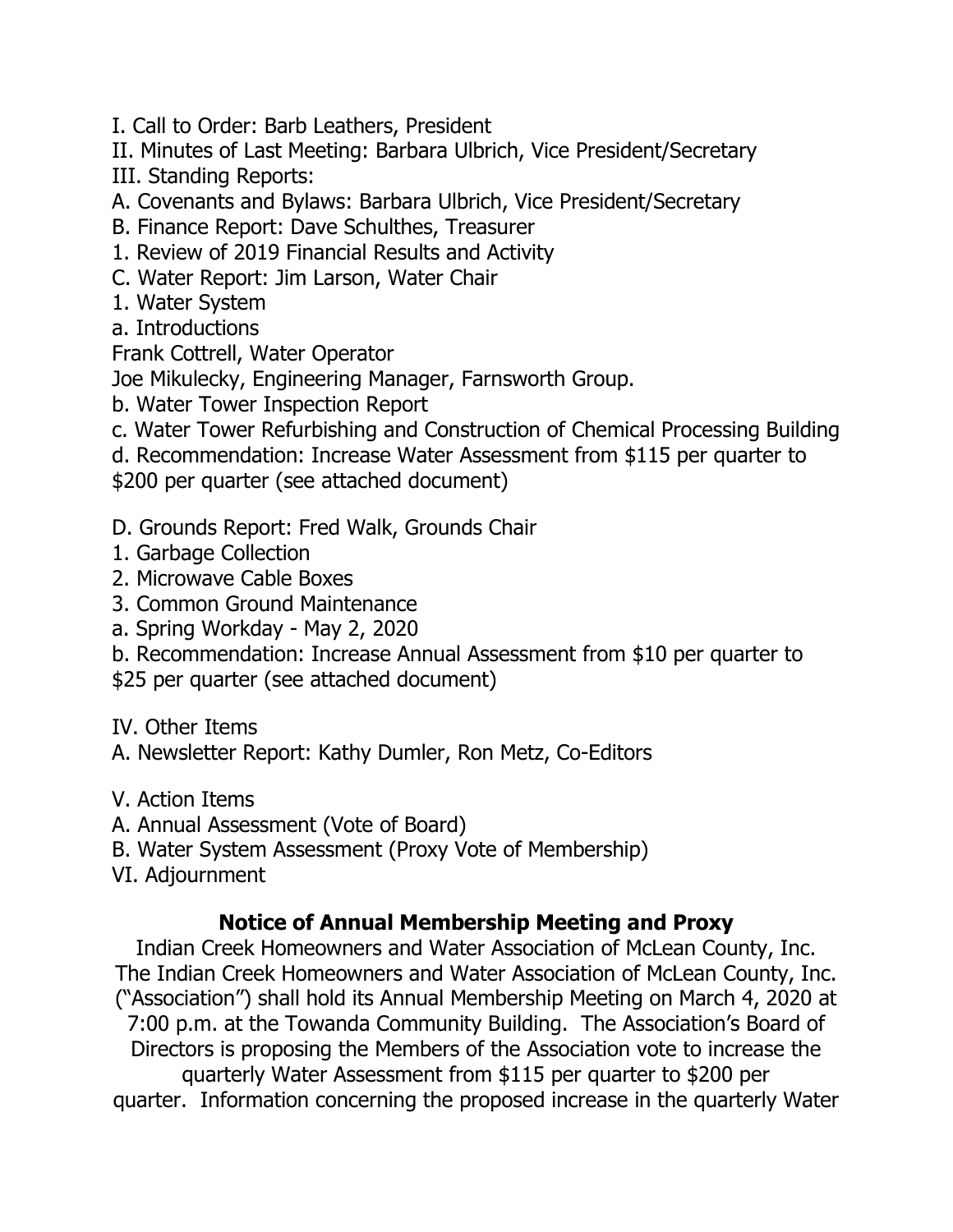Assessment shall be presented at this Annual Membership Meeting. The Annual Membership Meeting will then be adjourned and reconvened at 7:00 p.m. on Monday, March 16, 2020, at 29 Candle Ridge Road, Towanda, Illinois, for the sole purpose of voting on the proposed increase in the quarterly Water Assessment.

I hereby designate the Association's Secretary, BARBARA ULBRICH, to vote my membership as follows:

| I approve of an increase in the Quarterly      |     |           |  |
|------------------------------------------------|-----|-----------|--|
| Water                                          | YFS | <b>NO</b> |  |
| Assessment from \$115 per quarter to \$200 per |     |           |  |
| quarter to commence on July 1,                 |     |           |  |
| 2020.                                          |     |           |  |

Printed Name Signature of Member

Address:

 

 $\overline{a}$ 

Towanda, IL 61776

Date of signing

**Please complete and return this form by March 16, 2020 to the attention of: Barbara Ulbrich 29 Candle Ridge Road Towanda, IL 61776**

| TO:          | Residents of Indian Creek Subdivision               |
|--------------|-----------------------------------------------------|
| <b>FROM:</b> | Indian Creek Homeowners and Water Association Board |
| <b>DATE:</b> | February 25, 2020                                   |
| RE:          | Annual Membership Meeting and Proxy                 |

\_\_\_\_\_\_\_\_\_\_\_\_\_\_\_\_\_\_\_\_\_\_\_\_\_\_\_\_\_\_\_\_\_\_\_\_\_\_\_\_\_\_\_\_\_\_\_\_\_\_\_\_\_

Please find important information enclosed with this memo, including: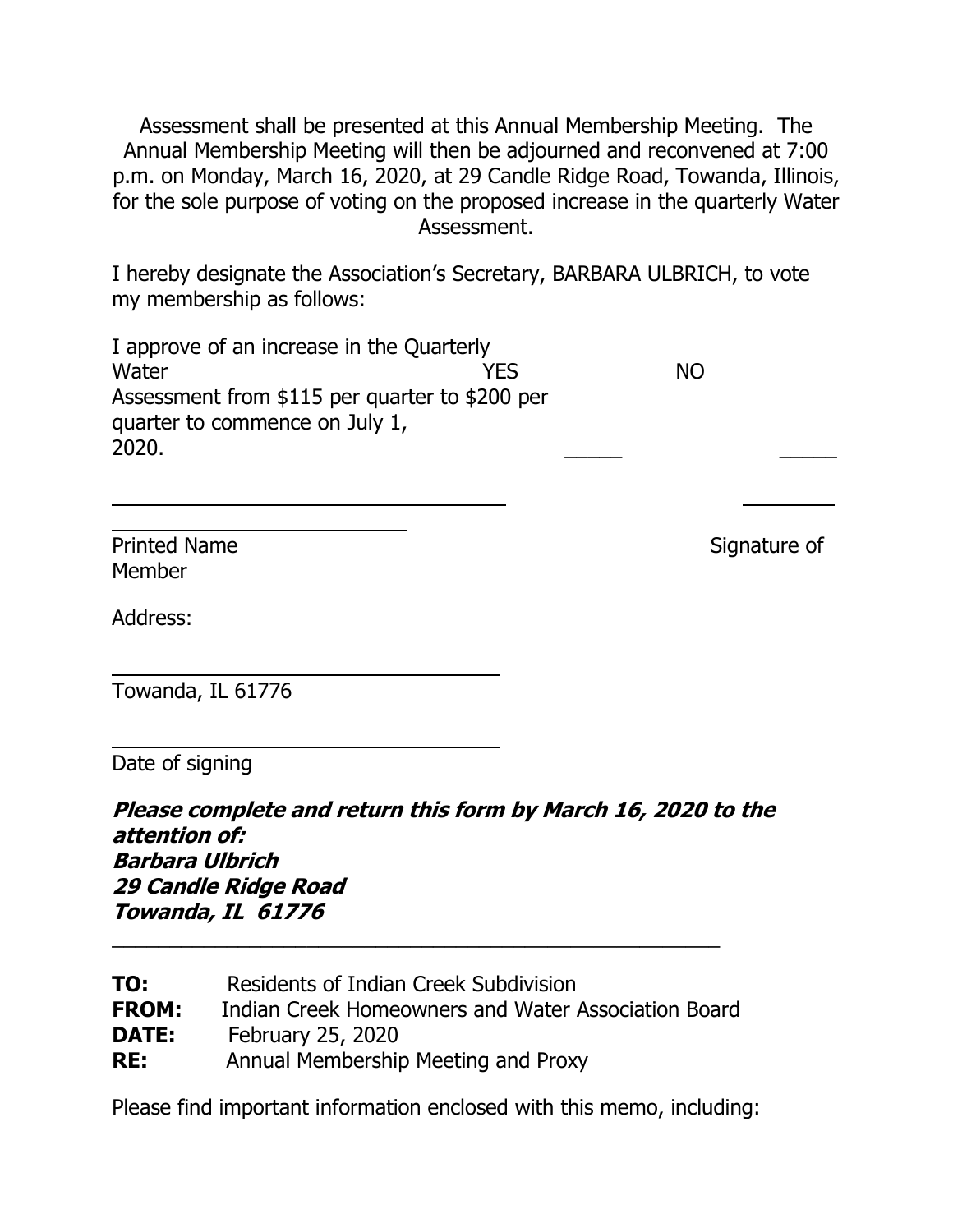- 1. Notice of Annual Membership Meeting and Proxy
- 2. Annual Membership Meeting Agenda
- 3. Homeowners Annual Assessment and Supporting Information
- 4. Water System Assessment and Supporting Information

During the Annual Membership Meeting for the Indian Creek Homeowners and Water Association, information about subdivision assessments and the water system will be provided. A representative from Farnsworth Group and the Association's Water Operator will also be in attendance to provide related information and answer questions. The Board of Directors will vote on an increase to the Homeowners Annual Assessment and proxy forms will be distributed to Indian Creek members to vote on an increase to the Water System Assessment. It is extremely important for the resolution to be approved to properly maintain our water system.

Following the Annual Membership Meeting, we will mail proxy forms to homeowners who did not attend the meeting and then we will reconvene the meeting on Monday, March 16, 2020 to review all returned proxy votes. Following the reconvened meeting on March 16, we will notify all members via email of assessment vote outcomes. Any approved changes to the assessments would be reflected in the quarterly billing beginning July 1, 2020.

Your vote is important so we hope to see you at the meeting on Wednesday, March 4, 2020. Note that there is one vote per household and a majority vote of homeowners is required to approve the Water System Assessment. Thank you.

# **Indian Creek Water System Assessment Resolution**

At the Annual Homeowners Meeting on March 4, 2020, the ICWHA Board will present and strongly supports a resolution to increase the water assessment from \$115 per quarter to \$200 per quarter, beginning July 1, 2020. Detailed information supporting this needed increase is provided in the following sections.

It is very important this resolution is approved in order to maintain the long-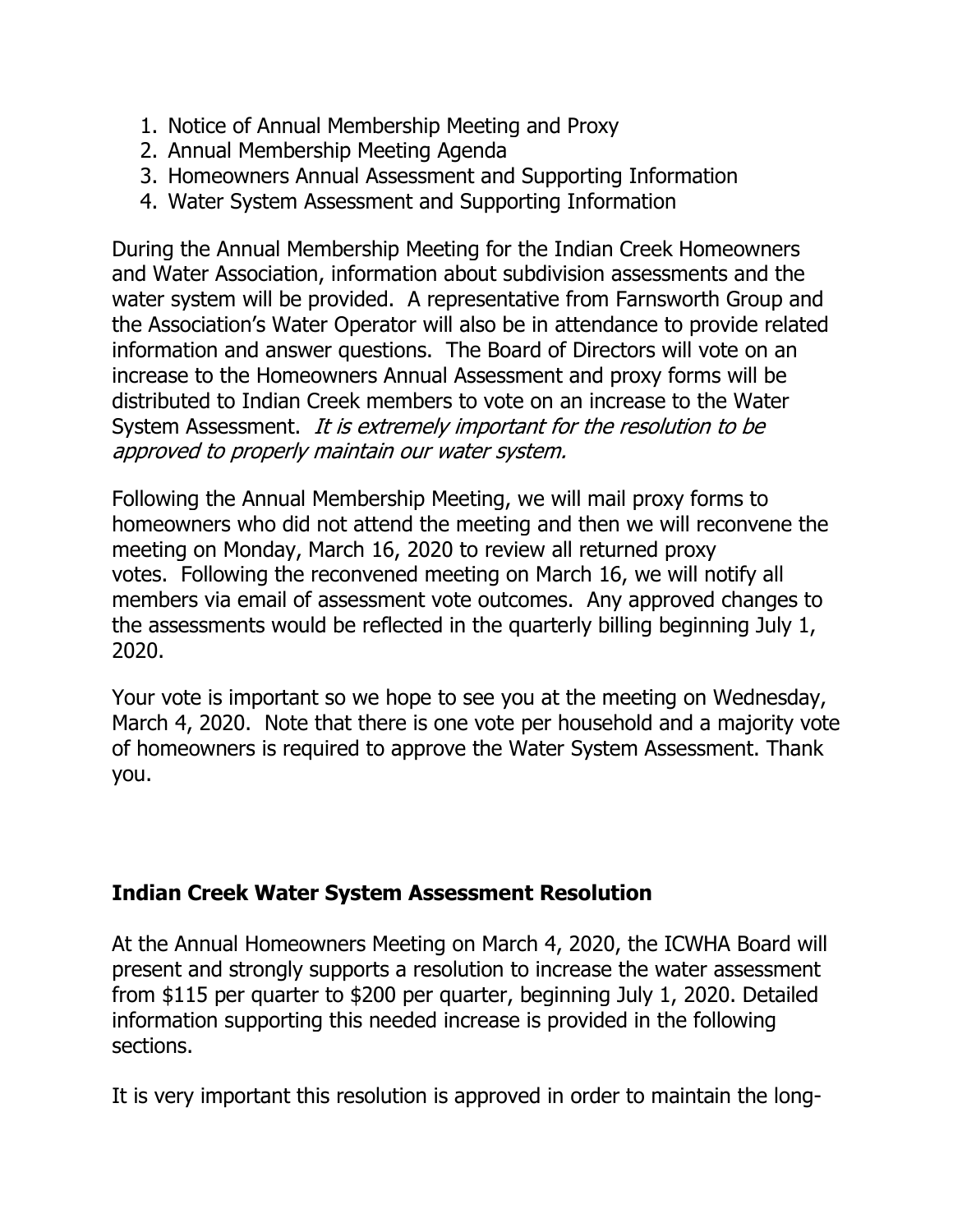term viability of our water system. In developing this recommendation, the Board considered both the cost to our homeowners and the impact on the value of our properties of having a well-maintained and financially secure water system. In order to minimize the immediate impact to homeowners, the Board is seeking a loan to help spread the needed increase over a period of time.

## Background:

In addition to normal operating expenses, the most significant expense related to our water system is periodic maintenance of the water tower. About every 10 years major expenditures are needed to refurbish the water tower, including painting both the inside and outside of the tower as well as making other proactive repairs. The water tower was last refurbished in 2008 at a cost of about \$70 thousand dollars. The Farnsworth Group (who designed our water system) has been used to perform engineering studies of the water system, develop refurbishing cost estimates, examine other water system repair/replace options and assist in finding contractors.

Why we need to increase our water assessment:

The Farnsworth Group recently completed an inspection of our water tower and provided cost estimates of 1) refurbishing the water tower, 2) replacing the water tower and 3) connecting to a Bloomington water source. More details of the Farnsworth findings are described in the "Cost Estimate" section of this document and will be discussed at the Annual Homeowners meeting with a representative of the Farnsworth group in attendance. The ICWHA Board recommends refurbishing the tower because of the very high cost of other options and additional issues with those options.

The estimated cost of refurbishing the water tower is \$300 thousand. The increase is due partially to normal inflation of repair costs. The most significant driver of the increase is the need to strip the four layers of previous paint coatings prior to refurbishing. There is a significant risk of coating failure if we do not strip these old coatings. More stringent EPA requirements have also added to estimated costs. The new coatings are expected to have a 20 year useful life.

In order to prolong the life of our tower, chemical processing which is currently housed inside the tower base needs to be moved to an auxiliary building. Processing chemicals inside the tower creates a caustic environment which results in additional maintenance expense and could shorten the tower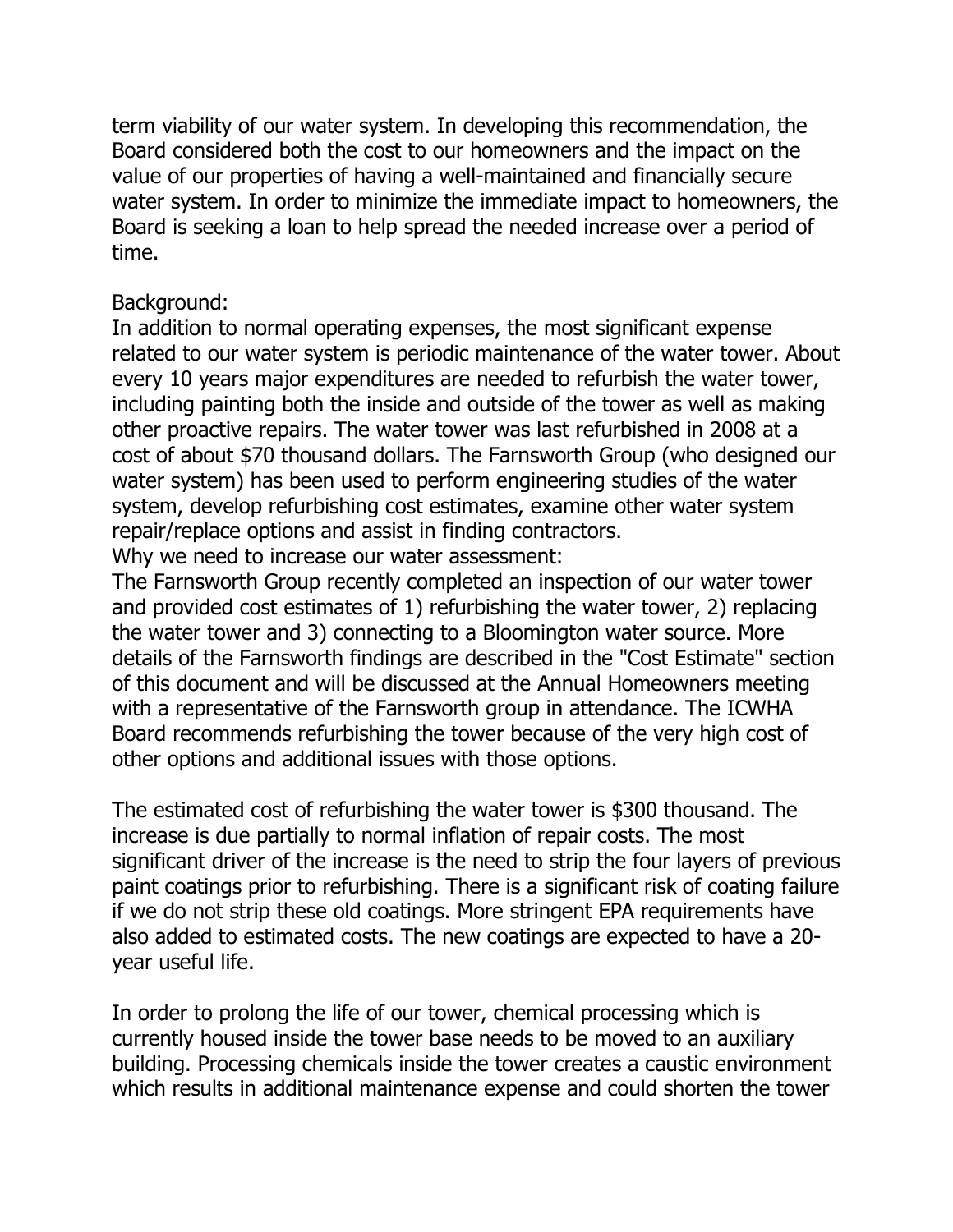life. The estimated cost of a chemical processing building is \$75 thousand. We plan to perform the refurbishing in 2021. The chemical building will be constructed in 2020 or in 2021 before the refurbishing work is started.

We currently have \$167 thousand in our water system fund. We will need to obtain a loan to fund this project. The recommended increase in the assessment is needed to service the required loan, provide for contingency funds and also begin building funds for future maintenance and other capital needs under consideration such as drilling a backup well (\$185 thousand). An illustration of the financial

information is provided in a following exhibit.

#### Next steps:

A vote/proxy form recommending increasing the water assessment will be mailed to all residences and available at the Annual Homeowners Meeting. A majority of residences needs to approve the resolution per our Covenants. (One vote per residence excluding any residence not current in paying assessments.)

The ICWHA Board will work with the Farnsworth Group to obtain bids for refurbishing the water tower and constructing a chemical processing building. The Board is investigating loan options which includes bank loans and government loans or loan support programs.

In the future, the water tower will be inspected every five years in order to have more up to date information regarding maintenance and capital needs. The Board is also pursuing having the well inspected to determine the condition of our well and when a backup well should be drilled (current estimated cost \$185 thousand).

Why a vote of all residences is needed to change our water system assessment:

The ICWHA Board recently asked our attorney to review the Indian Creek Covenants and Bylaws. One result of this review was a recommendation to have changes to our Indian Creek water assessment approved by a majority vote of Indian Creek residences. The water system assessment supports our water system operational costs, maintenance, insurance, replacement and needed improvements.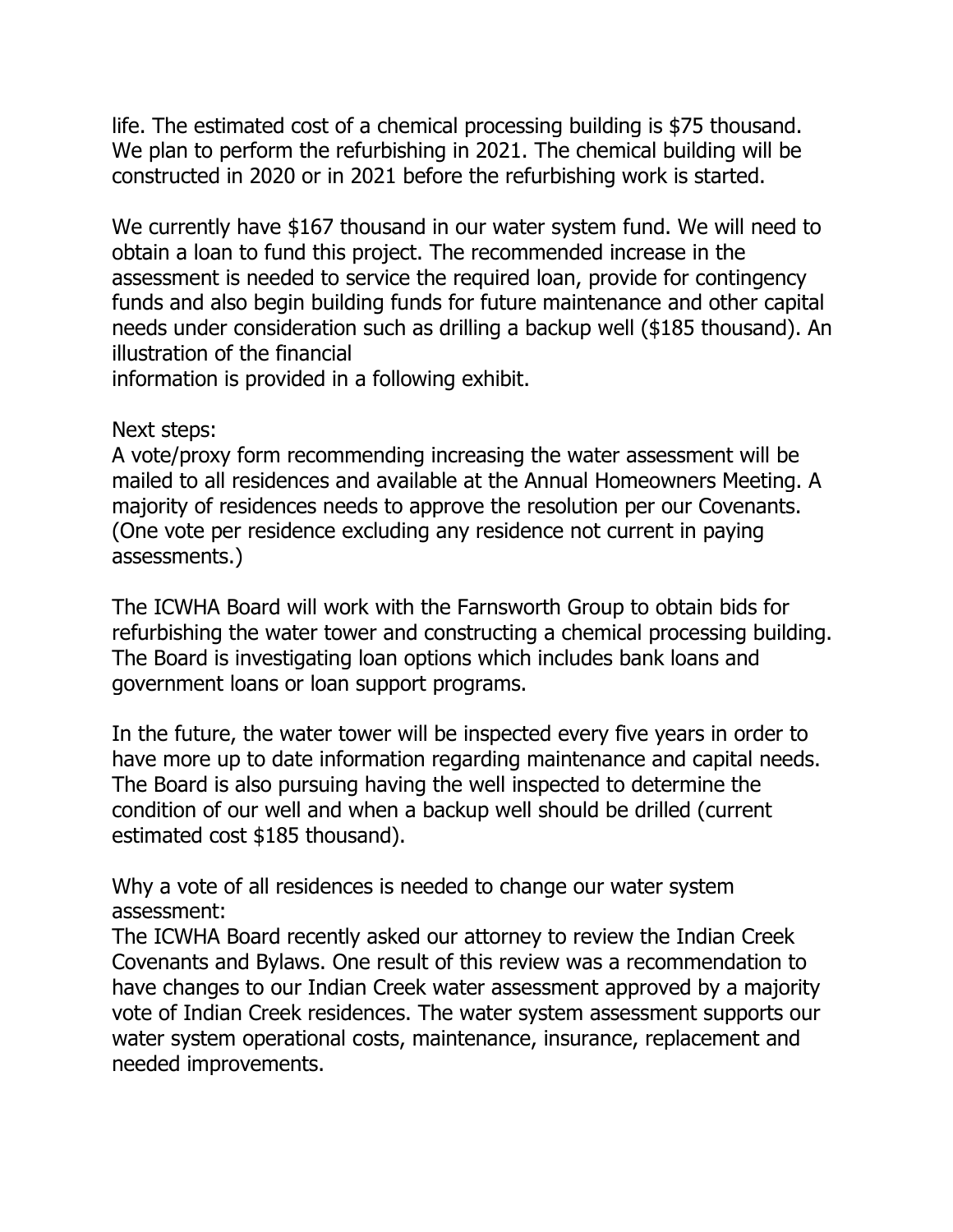Cost estimates from the 2020 Farnsworth Group report: Refurbishing the water tower -

The estimate for refurbishing the water tower is \$300 thousand. The water tower refurbishing cost estimate has significantly increased due to escalating repair costs, the need to strip the four previous coats of paint prior to refurbishing and more stringent EPA standards. The new coatings are expected to have a 20-year useful life. The water tower is expected to have a useful life of another 40-60 years with this refurbishment.

Chemical processing currently done in the tower base creates a caustic environment which results in additional maintenance expense and could shorten the tower life. The estimated cost of a chemical processing building is \$75 thousand.

Replacing the water tower with a ground level pressurized system - An alternative not considered in previous studies is replacing the water tower with a ground level pressurized tank system with a backup generator. The estimated cost is \$1.1 million. This may be an option to consider when the water tower needs to be replaced.

Replacing the present water tower with a new or used water tower - A used or new water tower is estimated to cost \$575 thousand to \$650 thousand. This option was not selected because refurbishing can be done at a much lower cost and the water tower's useful life is expected to be another 40-60 years.

Connecting to a Bloomington water supply -

Estimated costs for connecting to a Bloomington water supply range from \$1.3 million (Towanda) to \$1.8 million (Hudson). There are numerous complications and challenges associated with either option including obtaining approval of governmental agencies, requiring our water tower for pressure under the Hudson connection option or relying on the city of Towanda water tower and system if we

purchased water through Towanda which buys water from Bloomington. Residents would be required to pay a usage-based fee for water in addition to maintaining remaining parts of our water system under either water source option. Water meters would need to be installed at each residence and monitored for billing. The Board does not feel these are viable options under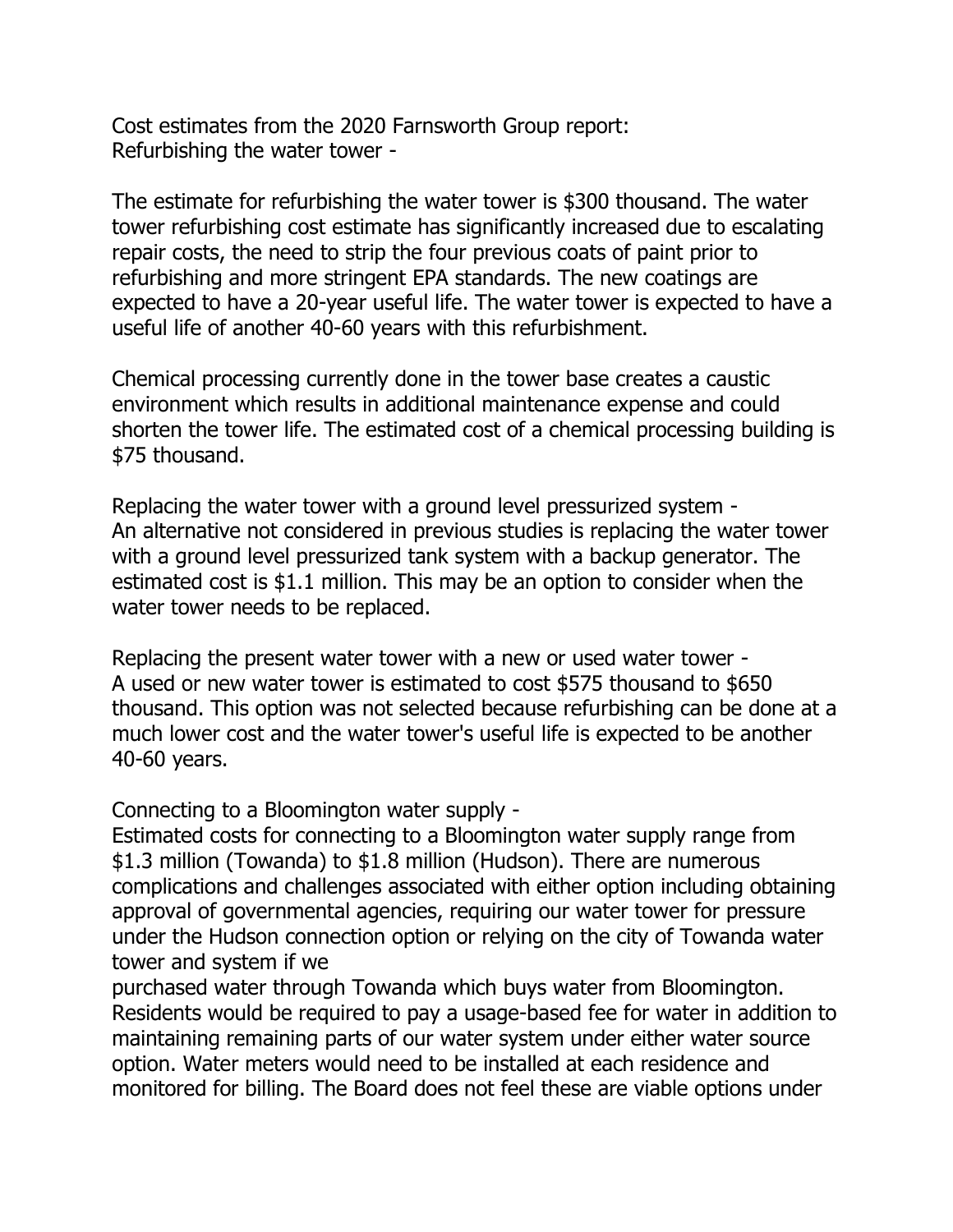current conditions because of the very high cost and a number of other issues. This option would be reconsidered if a closer connection ever becomes available.

#### Backup well –

Most water systems of our size have a backup well. The estimated cost of drilling an additional well is \$185 thousand. The Board is pursuing having the well inspected to determine the condition of our well and when a backup well should be drilled (current estimated cost \$185 thousand).

# **Financial Illustration – Water Assessment Change**

This exhibit illustrates the financial impacts of the estimated cost of refurbishing and constructing a chemical building based the current water system assessment rate (\$115 per quarter) and recommended assessment rate (\$200 per quarter). The assumptions listed are based on currently available information. They do not include future increases in normal operating expenses. Relatively moderate changes to the assumptions would not likely cause results that would significantly alter recommendations. For example, a 2% change in the loan rate changes the annual loan payment by about \$2 thousand.

Assumptions:

• The recommended assessment is implemented July 1, 2020.

• A 10-year loan is assumed because this is the likely term of a commercially available loan. The Board feels we should pay this loan off within a 5-10 year period in order to begin accumulating funds for future maintenance, a backup well and other capital needs.

• A loan interest rate of 5% is assumed.

(\$ in thousands)

|                    |                        | No assessment |       |
|--------------------|------------------------|---------------|-------|
| change             | Recommended Assessment |               |       |
| Projected cash May |                        |               |       |
| 2021               | \$185                  |               | \$215 |
| Cash retained for  |                        |               |       |
| contingencies      | 15                     |               | 15    |
| Cash available for |                        |               |       |
| project            | \$170                  |               | \$200 |
| Project cost       |                        |               |       |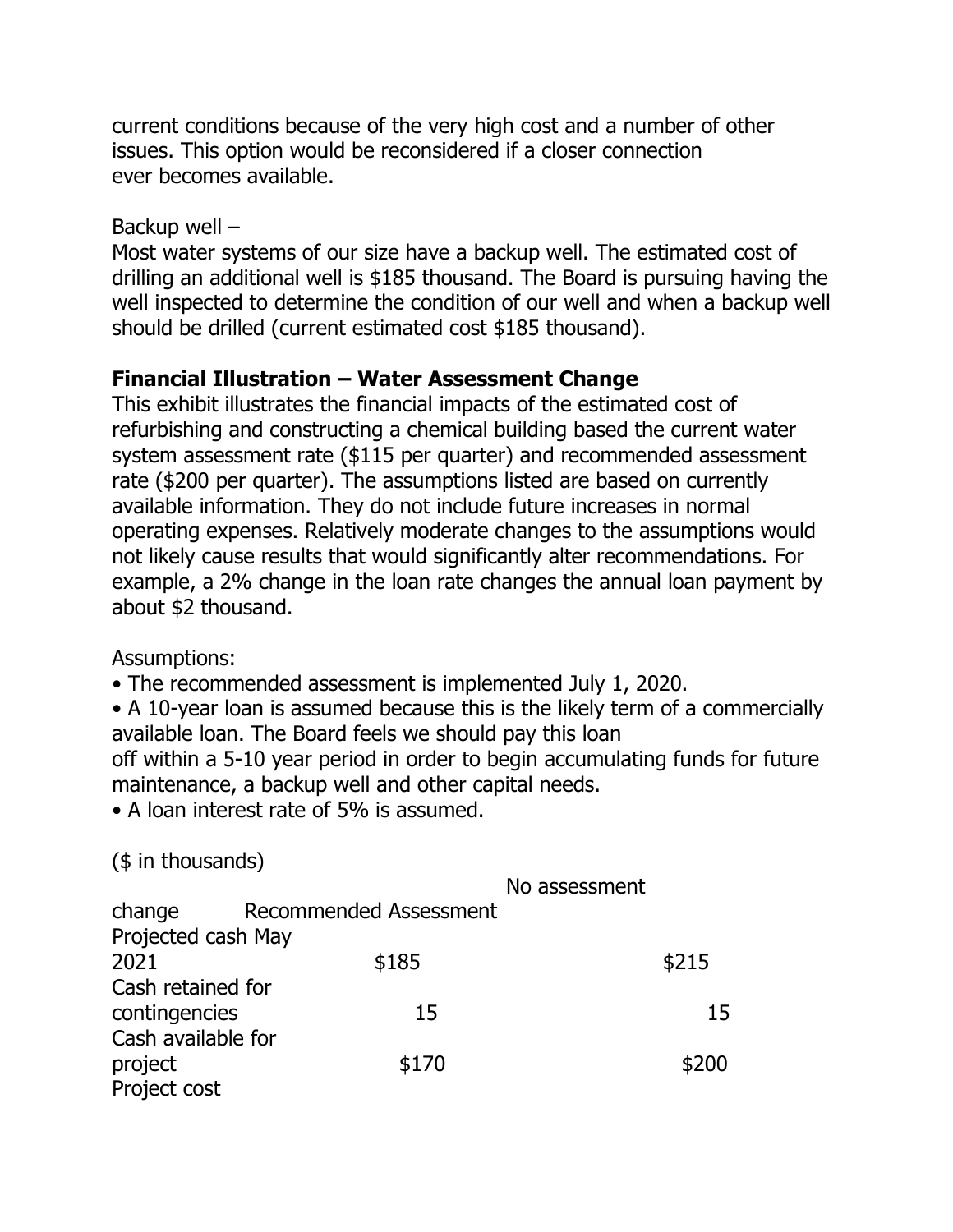| estimate                          | \$375 | \$375 |
|-----------------------------------|-------|-------|
| Loan                              |       |       |
| needed                            | \$205 | \$1   |
| 75                                |       |       |
| Annual revenue                    |       |       |
| over                              | \$15  | \$45  |
| normal operating costs            |       |       |
| Annual loan payment               | \$    |       |
| \$22<br>26                        |       |       |
| Annual cash additions (shortages) | \$    |       |
| (11)<br>\$23                      |       |       |

Note: If the water assessment rate is not increased there will not be sufficient funds to service the loan needed to refurbish the water tower and build the needed chemical processing building. Delaying this work until sufficient funds are available without an increase in the assessment would significantly risk damage to the water tower and higher future costs of completing the necessary work. It is also very

important we add to our cash reserves for future increases in operating expenses and build capital reserves for future refurbishing work, potential improvements (such as a backup well) and eventual replacement of the water tower.

## **Indian Creek Homeowners and Water Association Annual Assessment Resolution**

During the annual homeowners meeting on March 4, 2020, the Indian Creek Homeowners and Water Association (ICHWA) Board of Directors, as per the covenants, will vote on a resolution to increase the annual assessment payment from \$10 per quarter to \$25 per quarter beginning July 1, 2020.

# Clarifying Information:

Your current ICHWA quarterly statement specifies two payments: the quarterly water billing and quarterly homeowners dues. After a closer reading of our covenants, the Board of Directors determined that the quarterly homeowners dues should have been specified as the annual assessment. Beginning July 1, 2020, this distinction will be made on your quarterly billing statement.